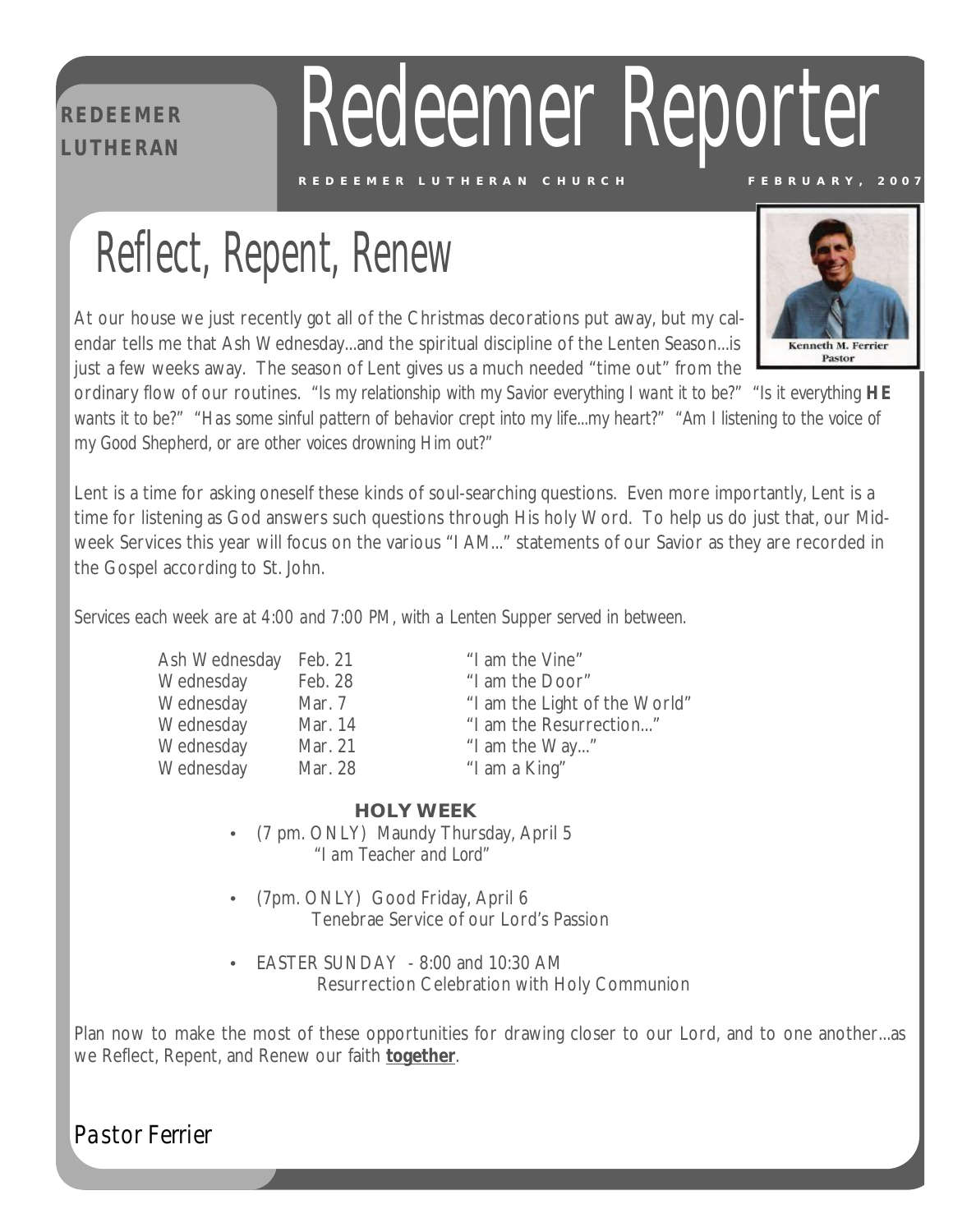#### **R E D E E M E R L U T H E R A N C H U R C H**

| Pastor                                     | Rev. Kenneth<br>Ferrier            |
|--------------------------------------------|------------------------------------|
| Office<br>Secretary                        | Pat Wilcoxen                       |
| Organist                                   | Nancy Gunterman<br>Lanette Schmidt |
| <b>OFFICERS</b><br>President               | Joe Carlos                         |
| Vice<br>President                          | <b>Glen Kraft</b>                  |
| Treasurer                                  | <b>Byron Beaber</b>                |
| <b>Secretary</b>                           | Dorothy<br>Sinowetski              |
| <b>BOARDS</b><br>Finance                   | Leta Stender                       |
| <b>Assimilation</b>                        | Laura Brooks                       |
| Building &<br>Grounds                      | Harvey Sterriker                   |
| Christian<br>Ed.                           | <b>Nancy</b><br>Gunterman          |
| <b>Elders</b>                              | Tim Byrne                          |
| Human<br>Care                              | Marj Sterriker                     |
| Outreach                                   | Carol Haupt                        |
| <b>School Board</b>                        |                                    |
| Stewardship Ray Altmann                    |                                    |
| $\overline{Y}$ outh                        |                                    |
| <b>CLUBS/GUILDS</b><br><b>Ladies Guild</b> |                                    |
|                                            | Men's Group Bob Mortenson          |
| <b>Red Hat</b><br>Society                  | Sandra Distasio                    |
| Christian<br>Support Group                 |                                    |

### President's Corner

The Church Council and I thank you for your continued prayers and support.



We thank God daily for all the blessings he showers on us.

Due to a technical snafu, The Presidents Corner was not in last month's newsletter and I am sorry about that.

What a joyful time we are in right now. A little over a month ago we celebrated the birth of our Savior and some of us got the opportunity to spend time<sup>1</sup> with family, loved ones and friends. The last few weeks we have been learning how God chose to reveal His Son our Redeemer to us. For all these blessings we are thankful.

We need to thank our Lord for the work of our nominating committee and the prayerful consideration made by all that were asked to serve. We are looking forward to working with our new board leaders.

We have a brand new year ahead of us with its challenges and opportunities yet to be unfolded. It's like a Christmas present waiting to be opened. We can anticipate what is inside the box but cannot be sure until the box is opened.

The coming year promises to be an exciting year as we evaluate, deliberate, and start to implement some of the ideas and suggestions coming out of our Retreat, Long Range Committee, and the Child Task Force. We have some new board leaders. I expect, they too will have ideas they will want to pursue.

Our family rallies have been well accepted and we will be seeking ways to expand the opportunities for fellowship among ourselves and with our community.

The above is what I expect in our Redeemer box. Together we as a Body will open the box day by day and ask our Lord for guidance in how best to respond to those challenges and opportunities to reach out to those that don't know Him as their Redeemer.

*Joe Carlos*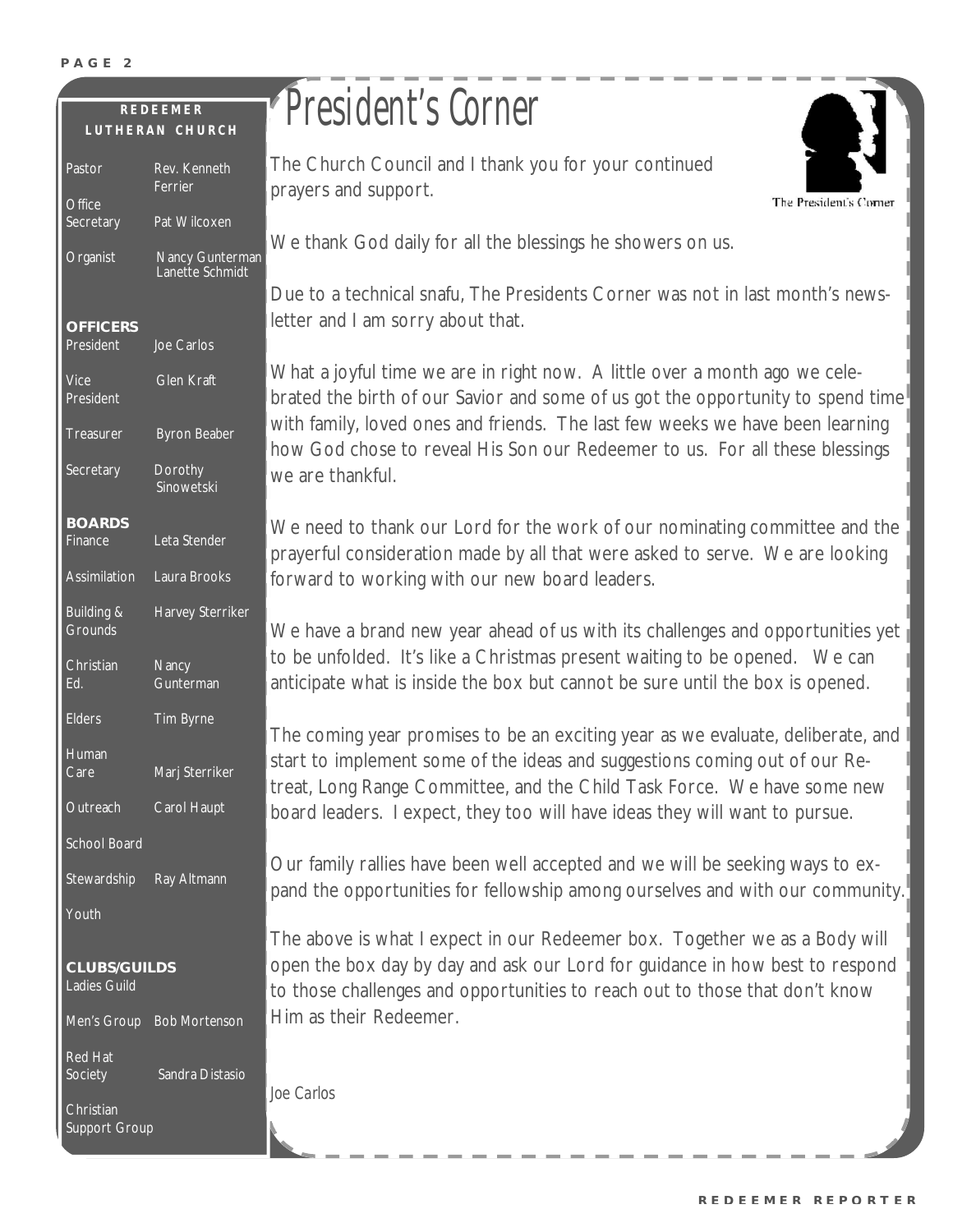# **Stewardship**

### *"Stewardship and Lent"*



**P A G E 3** 

On February 21 we will observe the beginning of the season of Lent with the observance of Ash Wednesday. Like Thanksgiving, Christmas, and Easter, many people in the world who are not active Christians will also celebrate this season of the year. Many communities commemorate "Fat Tueslday," the last day of living it up before Ash Wednesday. In New Orleans many people, Christians as well as non-Christians, will observe Mardi Gras. Many of them will also put on ashes when the clock strikes midnight on February 20.

Many people typically "give up" something for Lent, whether food, entertainment, or whatever. For  $\pm$ us Christian stewards Lent is a very solemn time of year, a good time to reflect on one's spiritual life. Christian stewards may very well "give up" something for Lent or "take on" something for Lent. One of these options of "taking on" is attending mid-week Lenten services in addition to Sunday services. Another option may be to do some additional special work for the church or community. Still another option may be to increase one's giving to support the work of the church. Some Christians have used the season of Lent to try "tithing," that is, giving 10% of one's income for the work of the Lord, normally through the local congregation. Many Christians who have tried "tithing" on a trial basis have continued that practice with great joy! What a good spiritual exercise "tithing" can "be!

"Giving up" something or "taking on" something new are good exercises for Christian stewards. Both involve reflecting on our spiritual life in view of the great sacrifice that Jesus made for our temporal and eternal welfare.

Regardless of how you choose to celebrate Lent, remember St. Paul's words to the Galatians: "Let us not become weary in doing good, for at the proper time we will reap a harvest if we do not give up. Therefore, as we have opportunity, let us do good to all people, especially to those who belong to the family of believers." (Galatians 6:9-10)

**"Motivated by the love of Jesus and empowered by the Holy Spirit maturing stewards do the right things for the right reasons and strive for excellence in all they do!** 

*Submitted by Ray Altmann*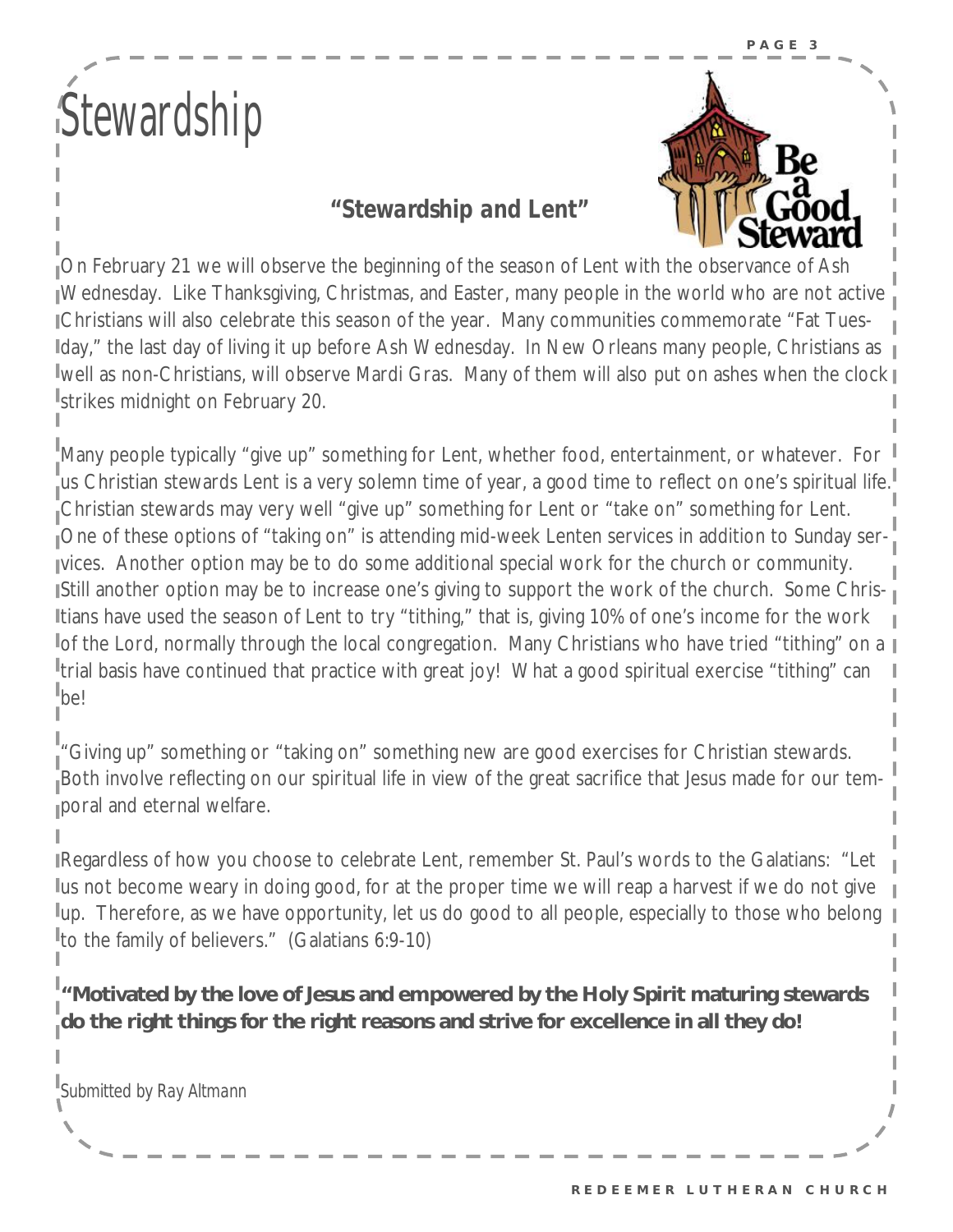# **Stephen Mnistry**

**P A G E 4** 

Due to a glitch in the computer system my New Years wish

and January Stephen Ministry newsletter was not conveyed;

therefore, a blessed, healthy New Year to you all. Stephen Ministry looks forward to this wonderful new year with expectation of a strong, joyful ministry.

**STEPHEN, MINISTR** 

Once again Stephen Ministry has been blessed with two new members for our weekly Stephen Min-I istry training. The Lord truly works in wondrous ways. One member didn't realize he was going to  $\parallel$ join the classes until a few days before we were to begin our new session. The other member real- I ized she was joining our group the day before we were to begin. The Holy Spirit never stops working. Ask our two new members about their experience and how they came to join Stephen Ministry. They are **Ed Doenges and Deb Kueker.**We are truly happy to have them and already feel they have enriched our ministry with their participation in the classes.

On January 7th. **Nancy Fandrick** headed to Orlando, Florida for the week long Stephen Ministry Leadership classes. **CONGRATULATIONS, NANCY!** She has already begun teaching the weekly Stephen Ministry training classes, along with Carol Carlos.

**Carol Haupt** is handling the Stephen Ministry supervision group and continuing education classes on the 1st. and 3rd. Thursday of every month. Those in the supervision group and continuing educa. tion classes are **Mary Beaber, Sharon Grcevic, Erwin and Maureen Nesvacil and Sandy Sita. THANK YOU ALL** for your dedication to Stephen Ministry.

The Stephen Ministry training classes are held every Friday from 9:00am to 2:00pm. We would like I to invite any member of the congregation to join us to see what we talk about, feel the spirit and I laugh about ourselves. You may stay the whole time or just spend one class time with us which would be from 9:00am to 11:30am.

Please pray that God will powerfully use Stephen Ministry as an instrument of His peace, His healing and reconciliation in the Body of Christ.

*Submitted by Carol Carlos* 

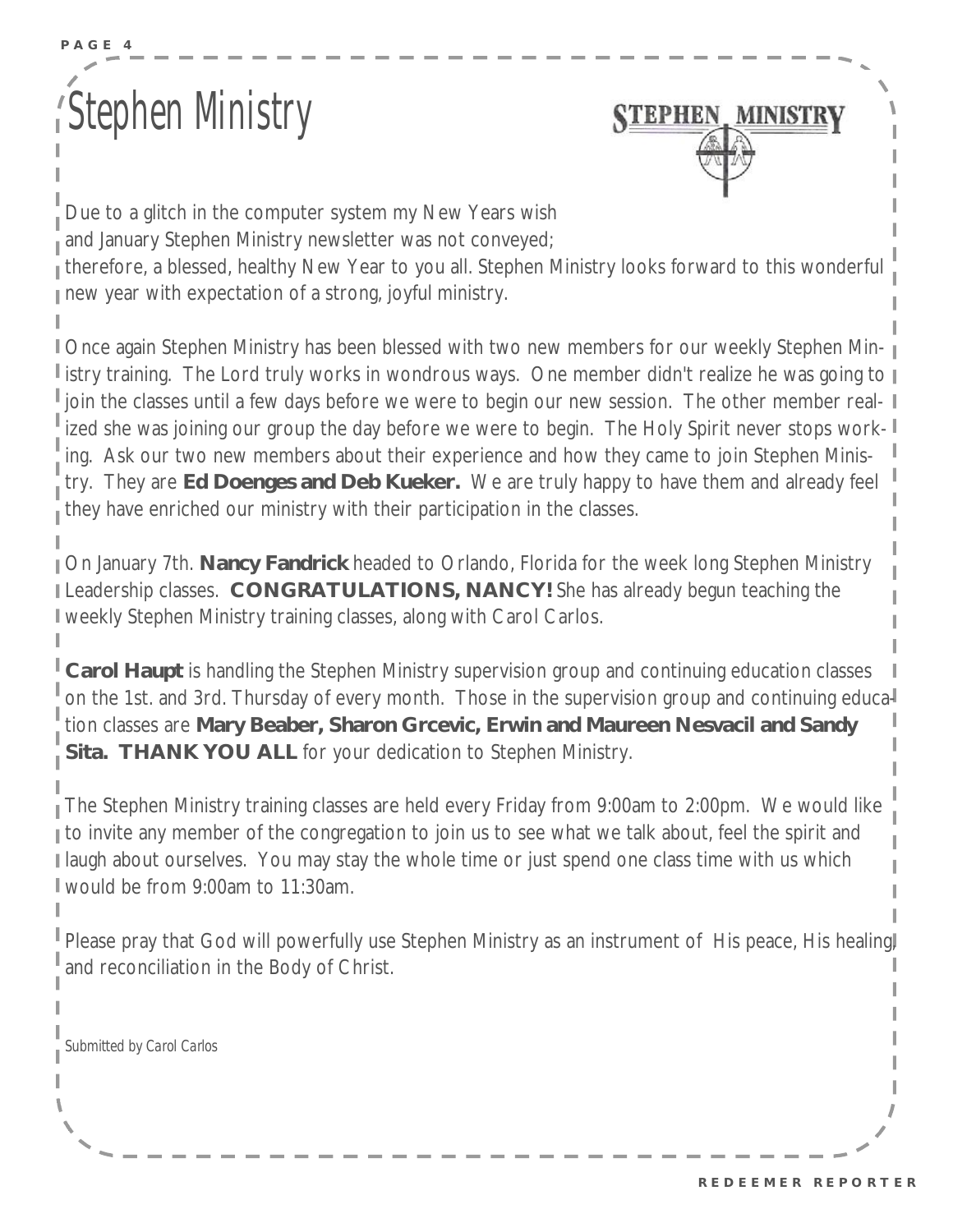# Redeemer Web Site

A new web site has been established for Redeemer Lutheran Church. The web address is **[WWW.REDEEMERFL.COM](http://www.REDEEMERFL.COM)** or REDEEMERFL.com will also work.



The purpose of the web site is to serve existing members by providing them with news, schedules, documents (bulletins & monthly news letters), sermons and other information. The web site also serves and an information source for prospective members, child care users, and transferees that are looking for their future church. With those two primary purposes in mind, we need to add **and maintain content to serve those needs.** 

I developed this site and am volunteering my time to maintain it, but I need everyone's help in providing content to keep everything up to date. If you have some ideas or suggestions to add new sections or updates please let me know. It is best to email me the text in an email body or Word document. You can also email me photos; but if there is a lot of them, we may need to make other arrangements due to the size limits in the email system. My email is *[jfriess@ewol.com](mailto:jfriess@ewol.com)* and my home telephone number is 941-828-0408.

Joseph A. Friess, MCSE 128 Venice Road Rotonda West, FL 33947-2469

Home Phone: 941-828-0408 **Email: [jfriess@ewol.com](mailto:jfriess@ewol.com)** 

### Why Lincoln Stood

When it came time for the pastoral prayer at the church Abraham Lincoln attended, the New York Avenue Presbyterian Church, in Washington, D.C., the president stood up. Because most of the worshipers remained seated, someone asked the president why he stood. The president responded, "When my generals come into the Oval Office, they stand for their commander-in-chief. Isn't it proper then, that I stand for my commander-in-chief?"

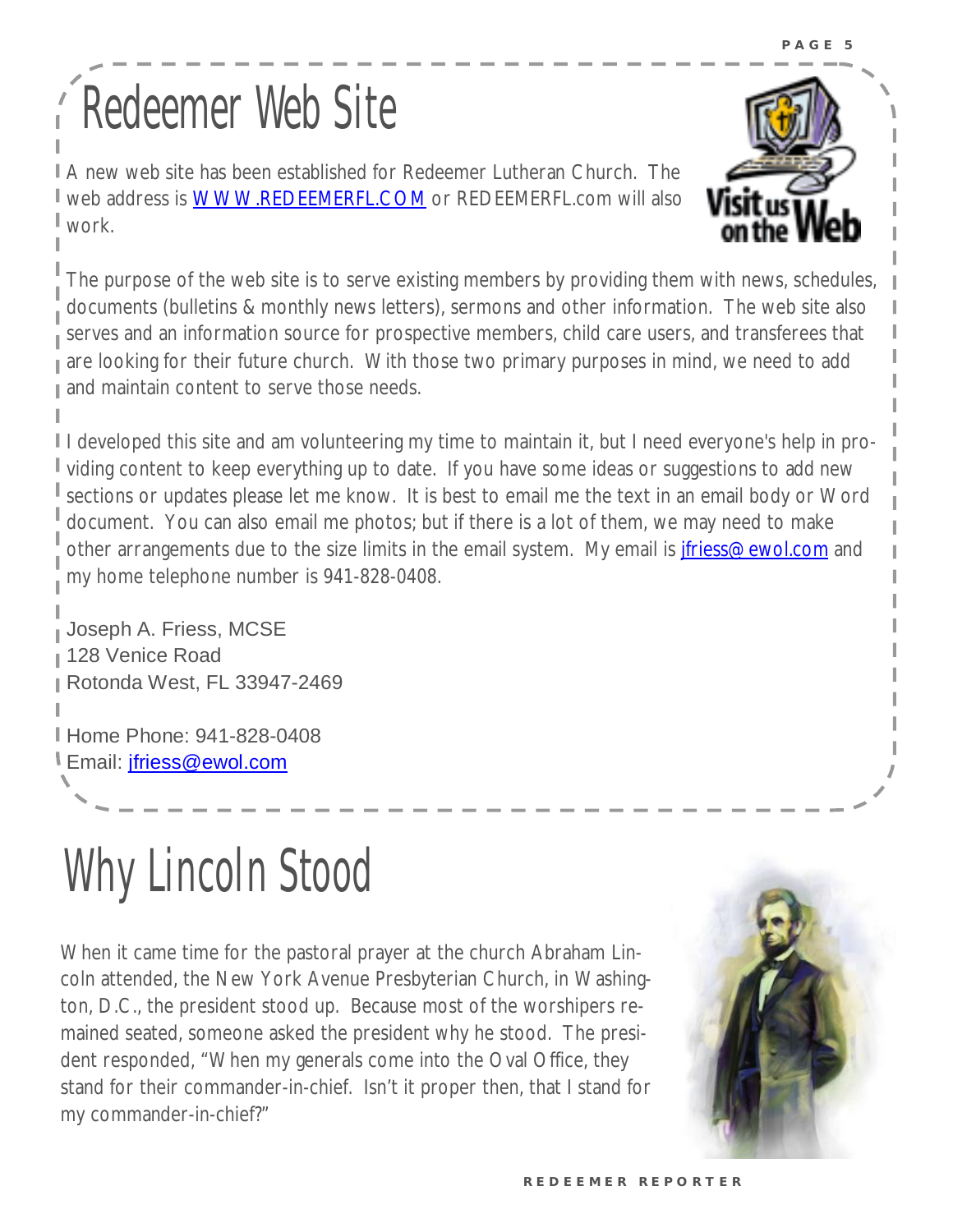# Endowment Fund

Your Endowment Committee has voted to consider grant requests at this time. A grant procedure has been prepared and copies are available upon request through the Church Office Secretary.

Grants are to be funded from the earned income net of fees, and are of course meant to serve the mission of Redeemer, the District and or Synod. Requests for Grants will be reviewed and if Committee approved will be presented to Council and Voters' Assembly for final approval. The amount of the grants will of course be governed by the available balance of earned income.

The Grant procedure documents include a list of Endowment Fund Members. Plese feel free to contact any one of these members if you have questions concerning our Endowment Fund.

*Submitted by Ray Altmann*

## Newsletter Deadline

The deadline for submission of articles for March is **Sunday, February 18th by 12 noon.** 

If you have an article you would like to submit for the newsletter, either e-mail it to **[shortstack44@ewol.com](mailto:shortstack44@ewol.com) or [letastender@yahoo.com](mailto:letastender@yahoo.com)** or place it in the newsletter box in the church office. Articles received **after** February 18th will be held for the **April** newsletter.

*Please be sure to put your name on the article so I can contact you if there are any questions.*

**Please Note: My regular email is up and running again, but I am keeping both addresses just in case there is another problem. You can send it to either address or both!** 

**Also, I have changed my phone number to (941) 830-1412!!**



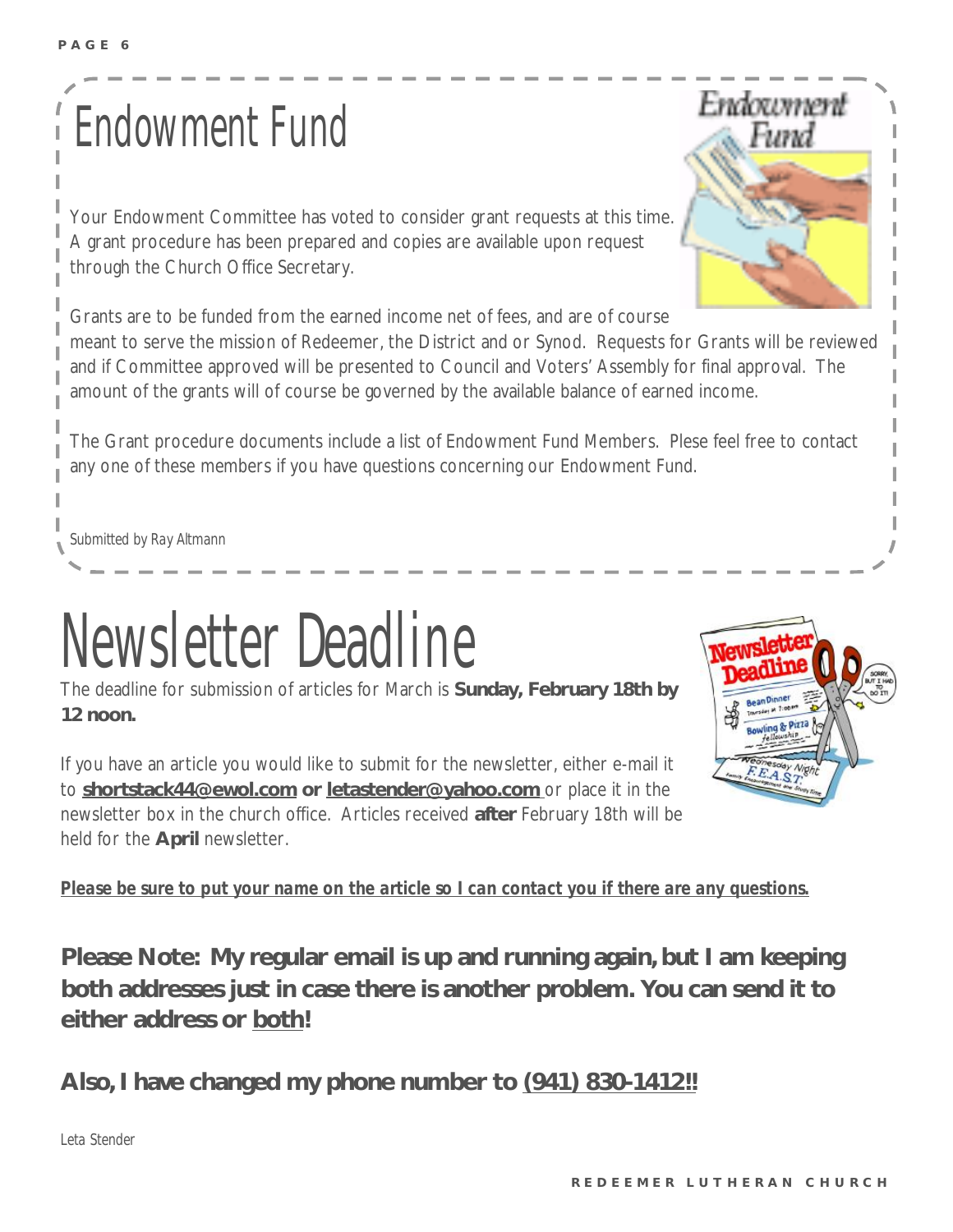# Service Directory/Classified Ads

#### **Services**

Beautician/Manicurist Debbie Balogh Purple Palace 941-475-0731

From the<br>Church

### **Classified**

**1999 Ford Ranger,** extended cab pickup — 6 cyl., 5 speed standard transmission, 86K miles. Runs Good. 4,600 or best offer. **Call Ray Stender at 628-3939.**

**Fostoria American Dishes** (large lot). The Youth are selling this online at eBay. However, if you are a collector or know someone who is and would like to buy it directly from them, please **call Michelle Ferrier at 697-0502.** 

**Tommy Hilfiger "tommy" cologne spray**, 1.7 fl. Oz/50 ml. Brand new in box. 7 bottles available. \$10.00 ea. **Call Michelle Ferrier — 697-0502**

Do we have any electricians, plumbers, handymen, babysitters, computer experts, etc.? Let us know so we can add your name to our service list!!!, Contact Leta Stender at 830-1412 or email to letasten[der@yahoo.com](mailto:der@yahoo.com)

### From the Office

Northern Members When you return, remember to check in with the Church Secretary to let her know you are here.

*Thank you, Pat Wilcoxen, Church Secretary*

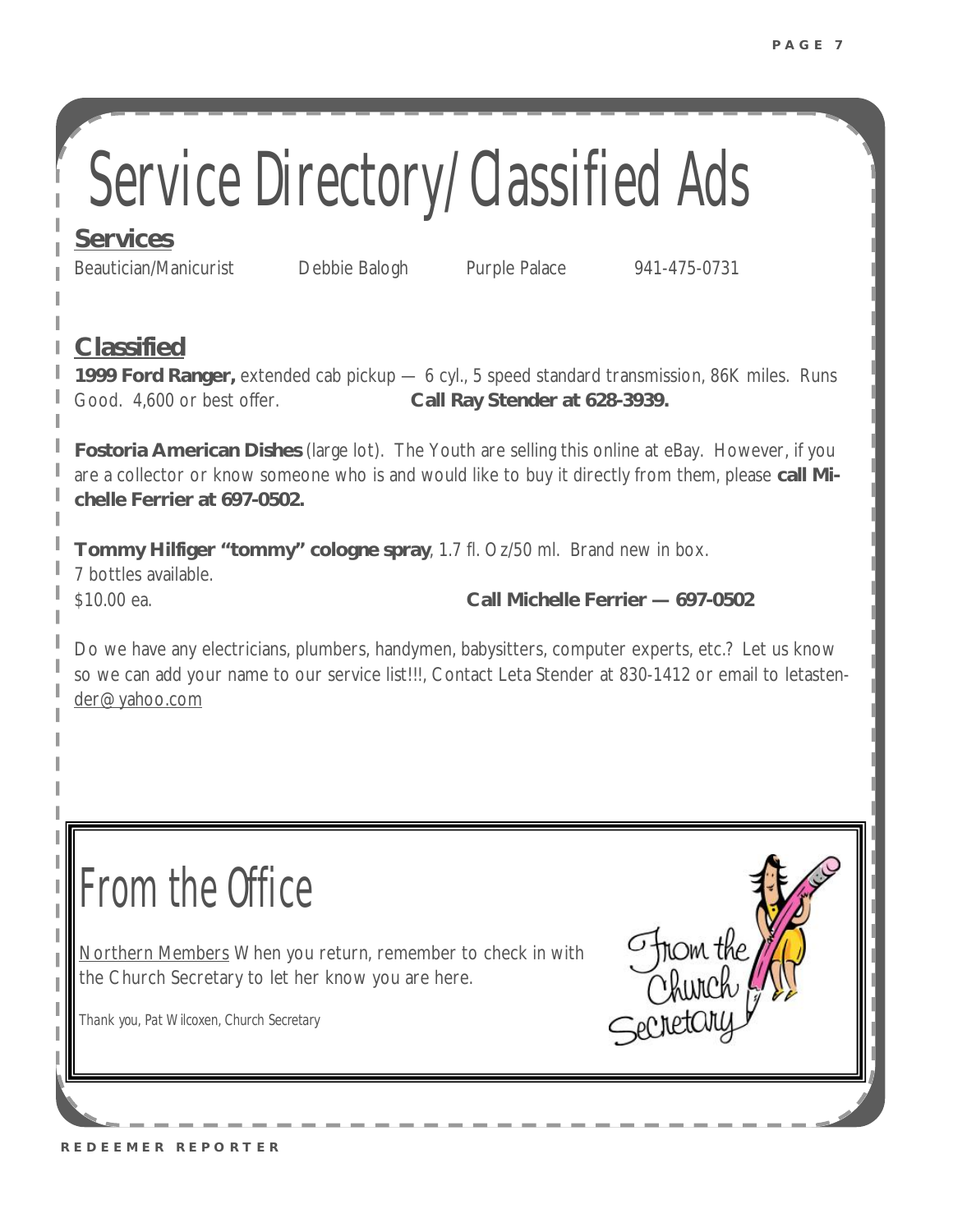|  | ×.<br>., |  |
|--|----------|--|
|  |          |  |

#### **GREETERSE** ISCHEDULE

*8:00 A.M.* 

| <u><b>U.UU A.IVI.</b></u>                           | 1 U.U T  |
|-----------------------------------------------------|----------|
| Feb 4 Sara Bruno & Shirley Woller                   | Feb. 11  |
| Feb 11 Ken & Cathy Mielke                           | Feb. 18  |
| Feb 18 Marv & Shirley Mielke                        | Feb. 25  |
| Feb 25 Steve & Lee Procuk                           | Submitte |
| <u>10:30 A.M.</u><br>Feb 4 Anthony & Sharon Grcevic |          |
| Feb 11 Ken & Betty Heimlich                         |          |
| Feb 18 Ron & Shirley Woller                         |          |
| <b>IFeb 25 Inge Tringali &amp; Betty Rowe</b>       | Feb. 3   |
|                                                     | Feb. 10  |
|                                                     | Feb. 17  |
|                                                     | Feb. 24  |
|                                                     | Submitte |

### **Assimilation**

Feb 4 Mary Turner & Dottie LaMere

1 Karen Sleichert & Harriet Payne

8 Clara Jo Toth & Phyllis Lehner

5 Phyllis Lehner & Shirley Dieman

*Submitted by Betty Rowe & Pam DeGourse* 



### **Housekeeping**

Patrick & Jacki Wall 0 Ernie & Shirley Ferguson 7 Bob & Harriet Payne 4 Cheryl & Kyle Thatcher **and by Harv Sterriker** 

# Child Care

February 14, 2007 we will have our Valentine's Day party with pizza and treats. The party will begin at 11:30 a.m. — 1:00 p.m.

Come and join in on the fun! RSVP for lunch to Shawn or Wendy at 475-2631.



*Submitted by Shawn Richard*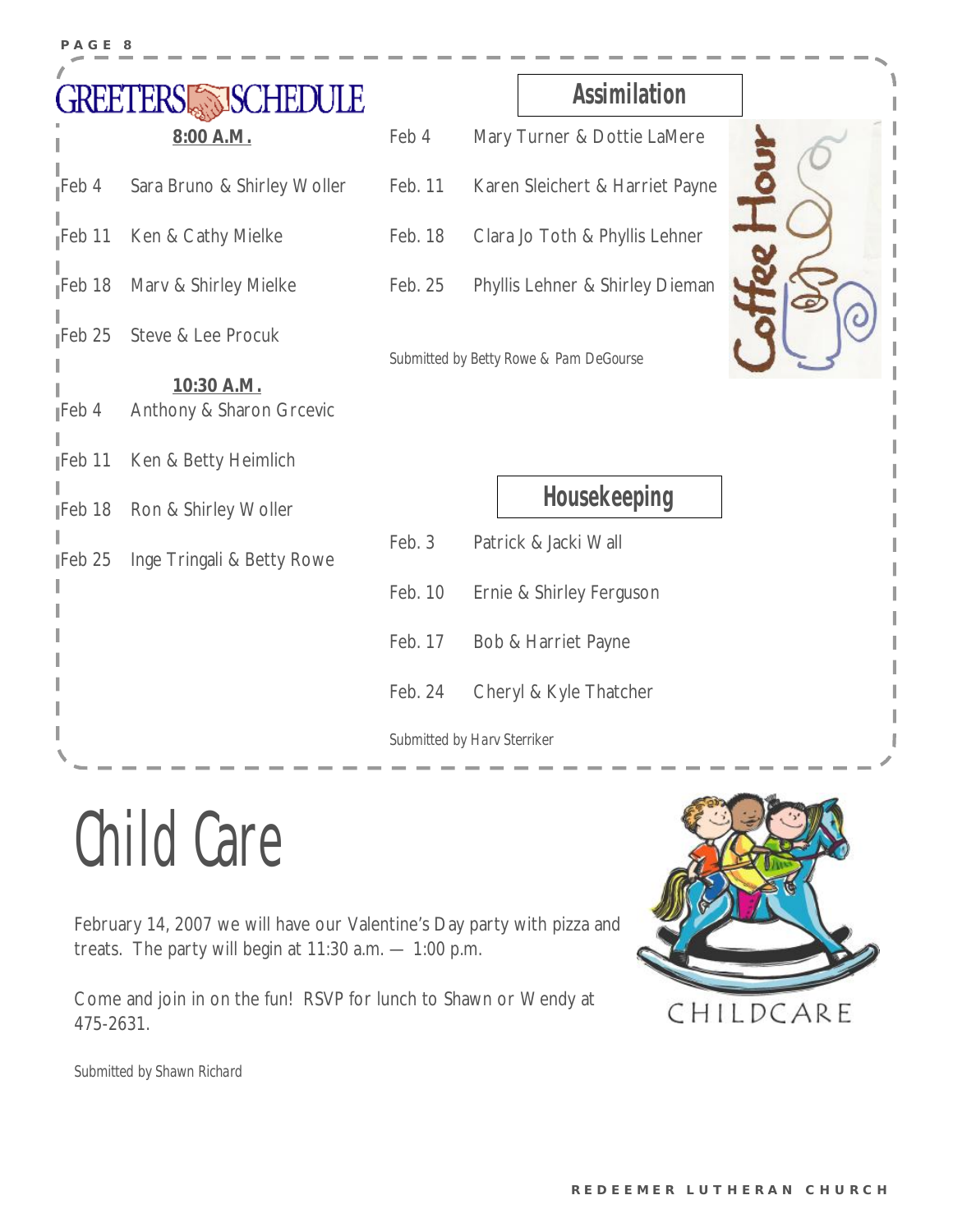# **Assimilation**

#### **MAP CHART GAME- The results are In!**

The map chart has been completed and tallied by the Assimilation Board.

Yes, as expected, the "Michiganders" HAVE WON by a large margin.

#1 = Michigan, 66, plus 8 for the UP, TOTAL=74

 $#2 =$  Illinois, 28

 $#3 =$  Ohio and Wisconsin, 17 each

 $#4 =$  New York 16

| Arizona         | 1              | Nebraska      | 3  |
|-----------------|----------------|---------------|----|
| Arkansas        | 1              | New Jersey    | 4  |
| California      | 3              | New York      | 16 |
| Colorado        | $\overline{2}$ | Ohio          | 17 |
| Connecticut     | 3              | Oklahoma      | 3  |
| Florida         | 9              | Pennsylvania  | 7  |
| <b>Illinois</b> | 28             | Rhode Island  | 1  |
| Indiana         | 12             | South Dakota  |    |
| lowa            | $\overline{7}$ | Tennessee     |    |
| Kansas          | 1              | Texas         | 6  |
| Kentucky        | 1              | Vermont       |    |
| Maine           | 1              | West Virginia | 1  |
| Maryland        | $\overline{4}$ | Wisconsin     | 17 |
| Massachusetts   | 7              |               |    |
| Michigan        | 66             | Canada        | 4  |
| Michigan-UP     | 8              | Cuba          | 1  |
| Minnesota       | 9              | Germany       | 4  |
| Mississippi     | 1              | Italy         |    |
| Missouri        | $\overline{2}$ | Lithuania     |    |
| North Dakota    | 2              | Portugal      |    |

Thank you to all who participated. The maps will be on display in the Fellowship Hall during the month of February.

 *Submitted by Pam DeGourse & Barbara Bishop*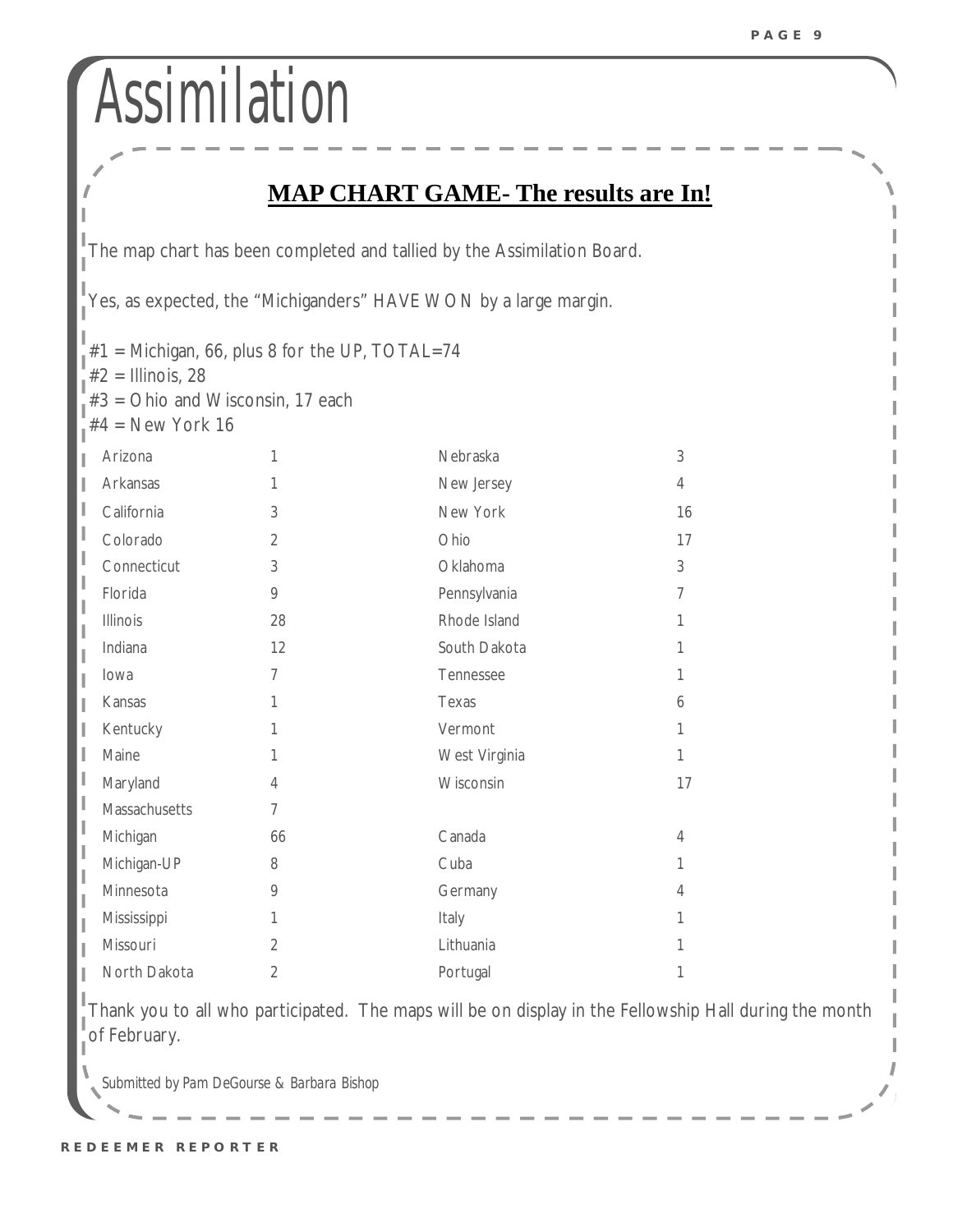### Ladies Guild

The Ladies Guild got off to a good start in the new year with a good attendance at our first meeting on January 3rd. First time guest K. C. Wright was welcomed.



Rev. Dana Narring of Tidewell Hospice was welcomed as our guest speaker. He explained his work at Hospice and how Hospice services can be obtained.

Carol Haupt made a motion to give the bakeless 2006 bake sale proceeds of \$563.00 plus the proceeds from this February's bakeless bake sale to the church office to purchase a folding machine and other items as needed. Lessie Kirch seconded, motion carried.

Ellie Ratzlaff reported on the progress of the January 31 Style Show and Luncheon. Bon Worth will be supplying the fashions.

Margie Cypher reported that there would only be one applicant for the Scholarship Fund this year. \$2,000 is allocated in our budget. If only \$1,000 is used, the other \$1,000 would be carried over to the next year when there may be several applicants. The funds will be divided equally among the applicants.

Kay Wright reported that she is checking on material for recovering several chairs in the Fellowship Hall.

Harvey Sterriker has requested assistance from the Ladies Guild to serve food for the Leadership Retreat Workshop to be held February 10 from 9 a.m. to 1:30 p.m. More information will be available for our February 7th meeting.

Nancy Fandrick and K. C. Wright will co-chair the Crop Walk on February 24, 20007.

*Submitted by Linda Rogers* 

### **Ladies Guild Scholarship Applications**

Applications for June 2007 high school graduates are available in the church office for students applying for a Ladies Guild Scholarship.

The applicant must be a confirmed member of Redeemer Lutheran Church.

In making a selection the utmost consideration is given to the applicant's level of participation in Worship and Service at Redeemer Lutheran Church.

*Submitted by Margie Cypher, Ellie Ratzlaff, Marie Talley*

**R E D E E M E R L U T H E R A N C H U R CH**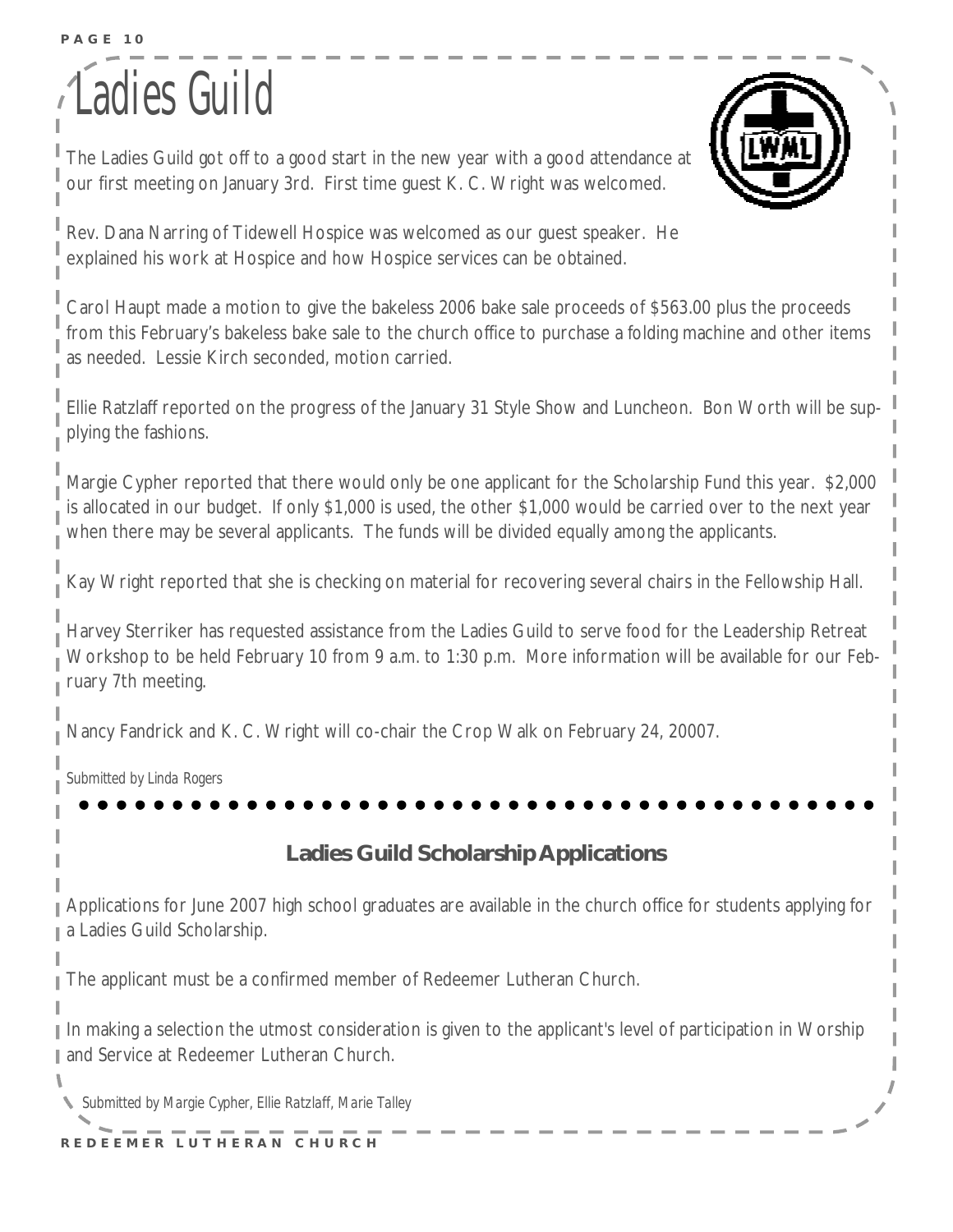### New Members

Harris, Dick & Sharon 137 Palmetta Point Ct. Port Charlotte, FL 33953 624-3508

Vance, Duane & Patricia 195 White Marsh Lane Rotonda West, FL 33947 697-7977

Dick had a thirty-six year career as administrator of the Iowa Farm Bureau and the American Farm Bureau.

Sharon is a retired elementary school teacher. Dick enjoys fishing, water sports, traveling and walking. Sharon likes cooking, sewing, and travelling.

The Vances are transferring from St. Lorenz Lutheran Church in Frankenmoth, Michigan where they owned a couple of Hallmark stores. Duane now works at Home Depot in Port charlotte. Pat is employed at the Community Eye Center in Port Charlotte and at Publix. Duane's hobbies are landscaping, stained glass and traveling. Pat is a workaholic who enjoys movies, reading, jigsaw puzzles and gardening.

Patrick & Jacki are transferring from St. Peter's Lutheran Church in Hampton, NE. Patrick is employed at Grande Aire Services on Boca Grande.

Wall, Patrick & Jacki 23 Pinehurst Ct. Rotonda West, FL 33947 830-8103

Jacki is employed at Gasparilla Properties. Patrick's hobbies are golf and collecting sports cards. Jackie enjoys reading, baking and computer games. Their son, Alex, attends LA Ainger Middle School and serves as an acolyte at Redeemer.

#### **ASSOCIATE TO MEMBER**

Plesner, Don & Carolyn 163 Martinique Rd. North Port, FL 34287 423-0586 Wright, Jim & K.C. 1133 Clark Street Englewood, FL 34223 474-5241 Don is a retired project engineer. Carolyn worked as an assistant purchasing agent at Valparaiso University. Don and Carolyn enjoy reading, fishing and Carolyn is in the Redeemer choir. Jim is a retired battalion chief from the Saginaw, Michigan Fire Department. KC is a retired secretary. Jim loves fishing and hunting. KC is an avid letter writer and enjoys rubber stamping. She is also a cat lover, and has "adopted" six cats.

**Please meet and greet our new members and welcome them into our Redeemer family.** 

*Submitted by Ellie Ratzlaff*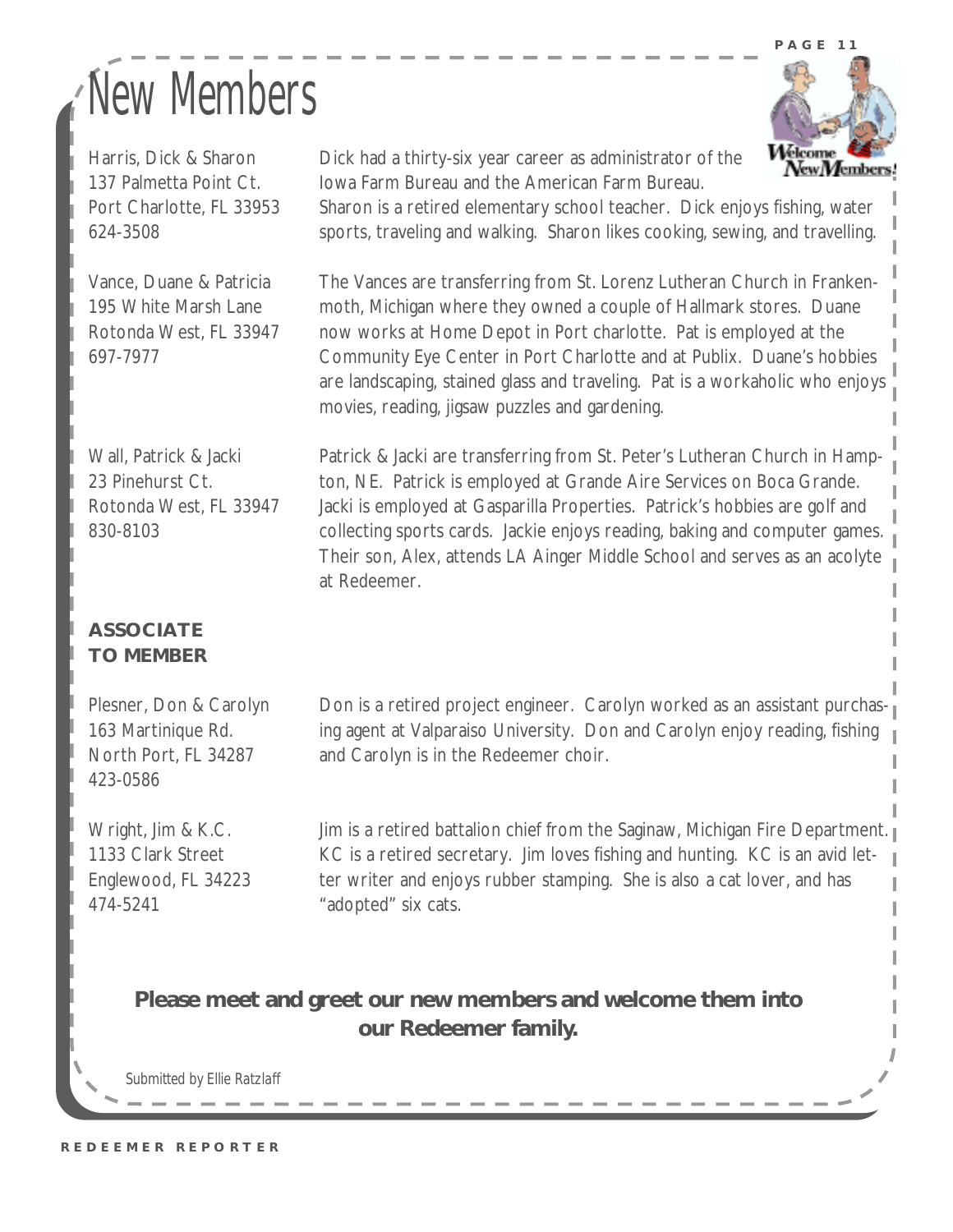

### Bible Quiz



In Mark 9 Jesus took three disciples to a high mountain. While there, the men witnessed amazing things. Jesus' clothes became dazzling white, and then Elijah and Moses appeared to them. The disciples then heard a voice from a cloud that said, "This is my Son, the Beloved; listen to him!" (Mark 9:7, nrsv). Suddenly, Elijah and Moses vanished and the disciples were alone with Jesus.

Who were the three disciples who witnessed the Transfiguration?

- A. Peter, Andrew and John
- B. Peter, James and John
- C. Peter, James and Andrew
- D. James, Matthew and John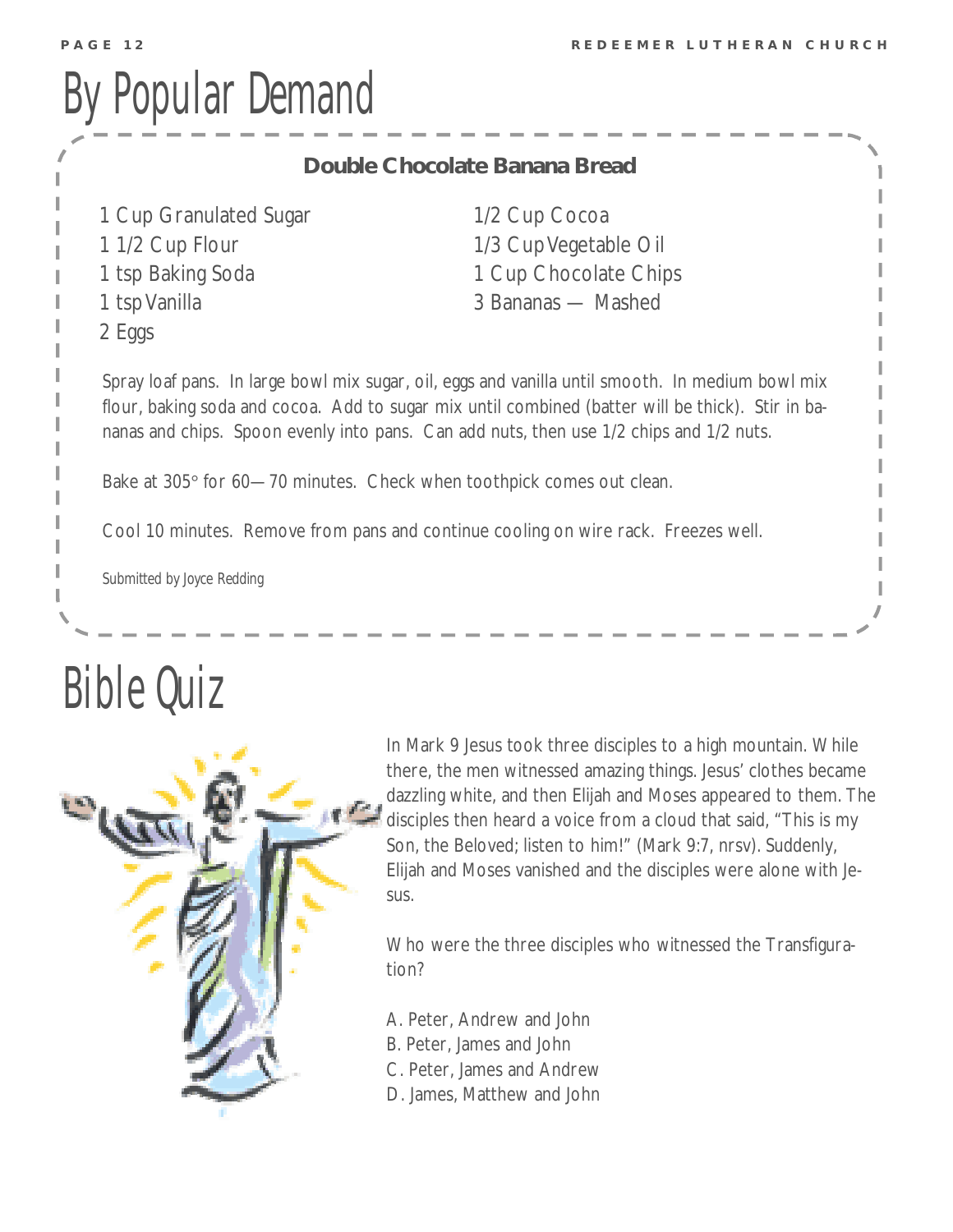



Answer: valentine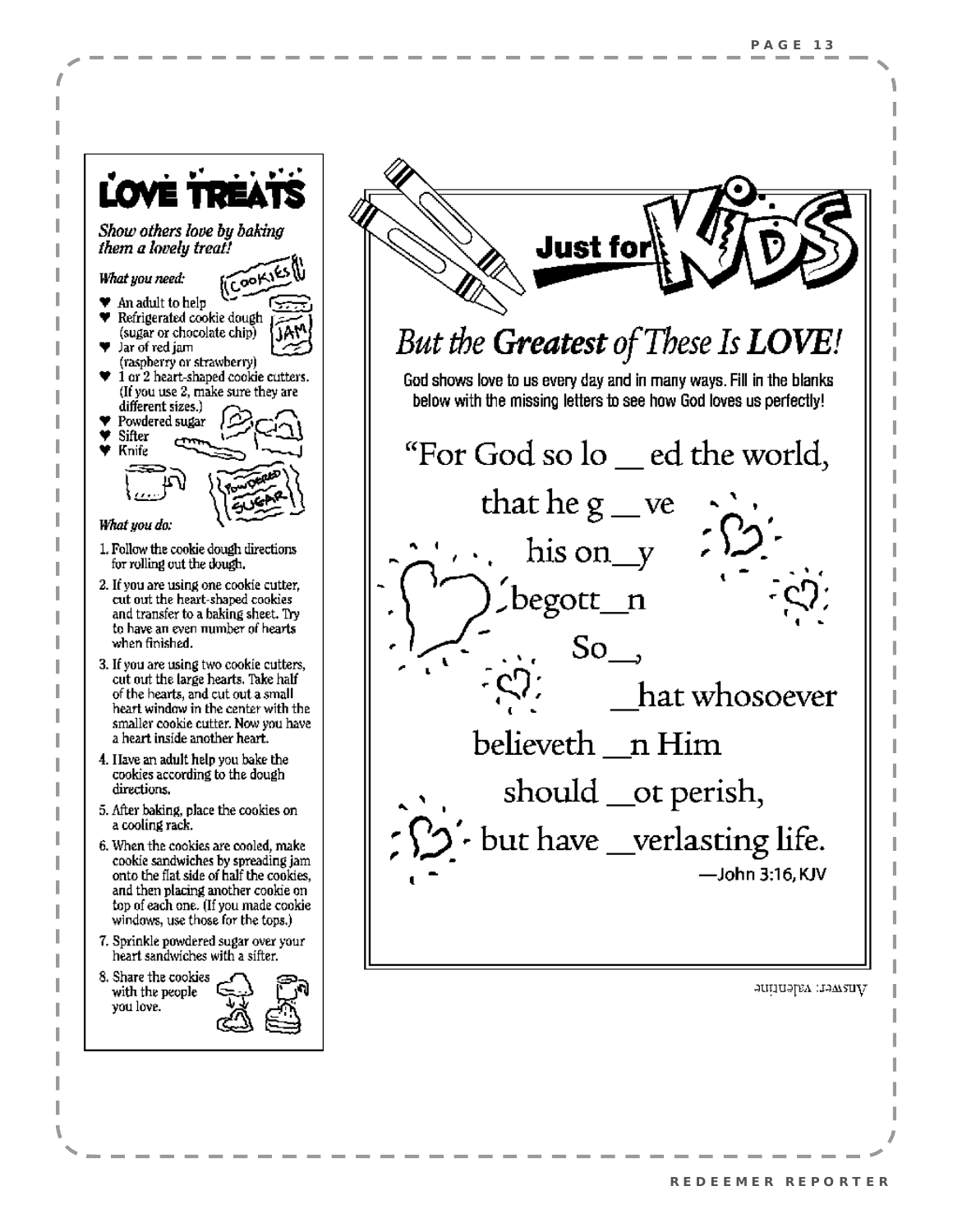

#### **HEALING: Members**

Ron Beaber Elma Cancellieri Gene Eiler Joan Johnson Lydia Klinger Cliff Larsen Tom McGrath Ken Mielke Clara Mitchell Lois Overmeyer Don Plesner Katie Rudolph Lee Vandercook **Friends & Relatives**  Valorie Buie Dot Crawford William Evans Andy Gojkov Pamela Hackley Walter Heppner Todd Holmes Stephen Klafehn Elizabeth Linhardt Burton Mason Patrick McCord Donna Nesvacil Cheri Petersen Rae Ray Kyle Schultz Ken Stephenson Jill Taylor John Zullo

#### **MILITARY PERSONNEL & FAMILIES**



Herb Bohm Ruth Jansch James and Henrietta Prather Bertha Sandhusen Norma Spaw Shirley Youngberg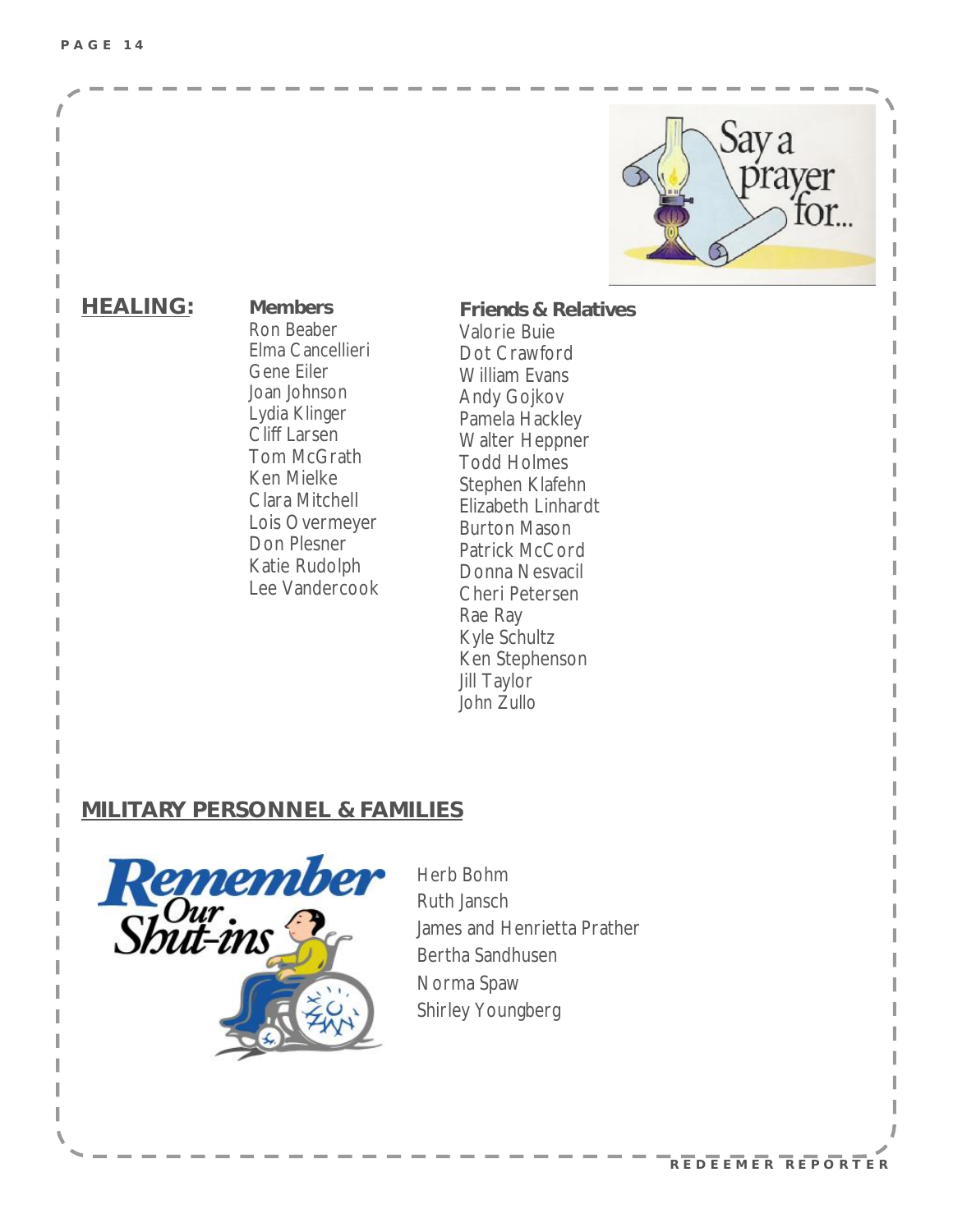# **Outreach**

**P A G E 15 Outreach** Ministr

*"Therefore, go and make disciples of all the nations, baptizing them in the name of the Father and the Son and the Holy Spirit." --Matthew 28:19* 

The Board of Outreach has started off the new year running. Members include Ed and Ginney Doenges, ■ Betty Heimlich, Jim and Mary Turner, Margie Cypher, Leta Stender, and Phylis Lehner….so far. More are I needed as there is much work the Lord has given us to do. We especially need more year-round members. All kinds of work—witnessing, mailing, making signs, telephoning,, visiting, handing out informational materi-I als, etc. Because the Board has such a big agenda, we are meeting two times a month, on the 2<sup>nd</sup> and 4<sup>th</sup> Wednesdays, at 10:00 a.m. Please join us.

### **WelcomingVisitors**

Because of Redeemer's outreach efforts, we will be seeing more and more visitors at Sunday services. We need to be ready to welcome them.

So many of our members have said that they joined Redeemer because of the friendliness of our congregation, that they were made to feel at home. We do a very good job of welcoming visitors to our church. The Board will soon be giving our visitors a gift packet and also a name tag, so that they will be easily identified as visitors. When you see a new person in church, someone you don't know, or someone identified as a visitor, go up and talk to them, invite them to an event or activity at church.

TIP: **Wear your name tag in church**, it will help break the ice. They will see what state you are from and your name—that's a good start. Also, if we all wear our name tags, we will be better able to see who the visitors are.

It is also essential that our Sunday visitors are visited soon after their visit to show our care, concern and interest. They will feel more welcome and will be more likely to return. The Word and the Holy Spirit will do the rest. The Board has established a procedure for visiting and follow-up, and has already begun visiting our "new friends."

### **Signs (Name Recognition)**

The Board has been contacting billboard companies, evaluating this medium for advertising Redeemer Lu-I theran Church and Child Care. We are also exploring other sign opportunities along SR776. We are plan-I ning on expanding the number of our weekend "mushroom" sign locations, reaching out further into the community—throughout Rotonda, down Placida Rd., into Old Englewood.

The Board has purchased a sign to be displayed at Little League games at the Englewood Sports Complex. The sign will be 4' X 8' and advertise our church and child care. Many Englewood families will be exposed to I this outreach and hopefully come see what we are all about.

*(continued on page 16)*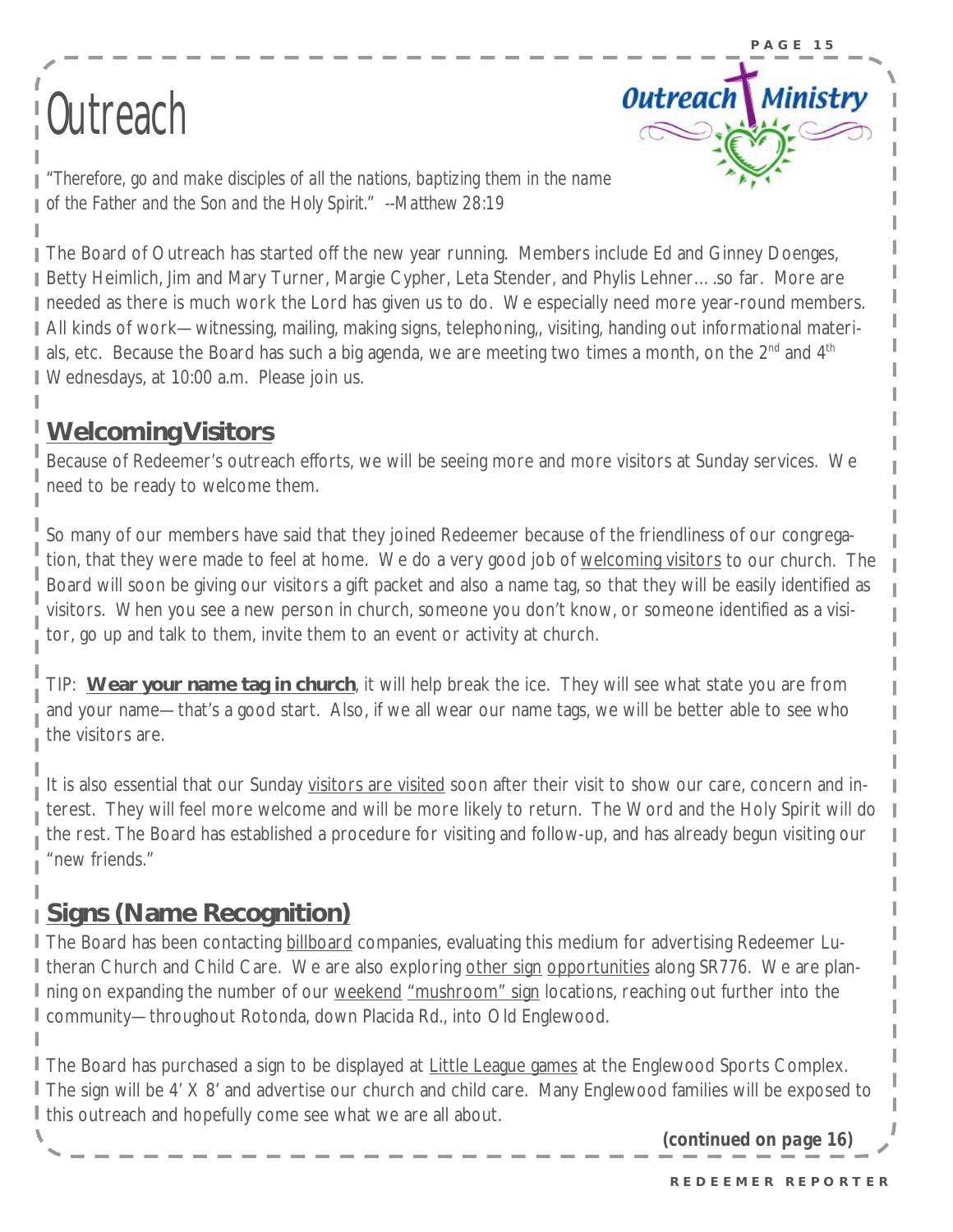# **Jutreach**

**P A G E 16** 



*(Continued from Page 15)*

### **WitnessTrainingWorkshop**

The Lord has commanded us to "make disciples of all nations." But how do we do this? We give to world missions, we give money and work for our own congregation, and we pray for those who go tell the Good News. But there is more that we can do, much more. We can talk to our friends, relatives, neighbors, people we meet in doctors offices and stores, or on the golf course, about our faith and why our hope is in Jesus.

If you want to do this, but are afraid, or lack confidence, or just don't know how to begin, then this Workshop is for you! Pastor will be conducting a four-hour workshop on Saturday, March 24. We will learn how easy it is to be a "friend." Mark your calendars and plan to attend. Watch this space for details.

### *Community Events (Opportunities for Outreach)*

The recent Yard Sale was a great success—for Outreach, too. Hundreds of people came to our facility, saw the friendliness of our people, their service to our Lord. Board of Outreach members passed out Redeemer's informational brochure to just about everyone who passed through our doors. Many people expressed interest in visiting our church. We also had a free drawing for a gift basket. We will follow up with those who submitted entries, further welcoming them to our midst.

Redeemer has joined the Englewood Chamber of Commerce, which will provide us with many opportunities to tell people about Redeemer. One such opportunity is the annual **Chamber of Commerce Expo**, to be held at the Sports Complex on April 13 and 14. Redeemer will have a booth at the Expo, and will be able to show people see who we are and what we stand for. Again, this will be a great opportunity to establish name recognition. The Chamber is expecting 10,000 visitors this year.

*Submitted by Carol Haupt* 



Starting now, you can sign up to take part in this year's CROP Walk which will be on **Saturday, February 24th, at 8:30 a.m.** The word CROP stands for Christian Rural Overseas Program. You can be a **walker** and enlist the help of family and friends to sponsor your effort or you can **sponsor** other walkers. This is a joint

effort and we need **everyone's help**. So please prayerfully consider signing up. Just look for the sign-up table in the narthex. Thank you.

*Submitted by K.C. Wright*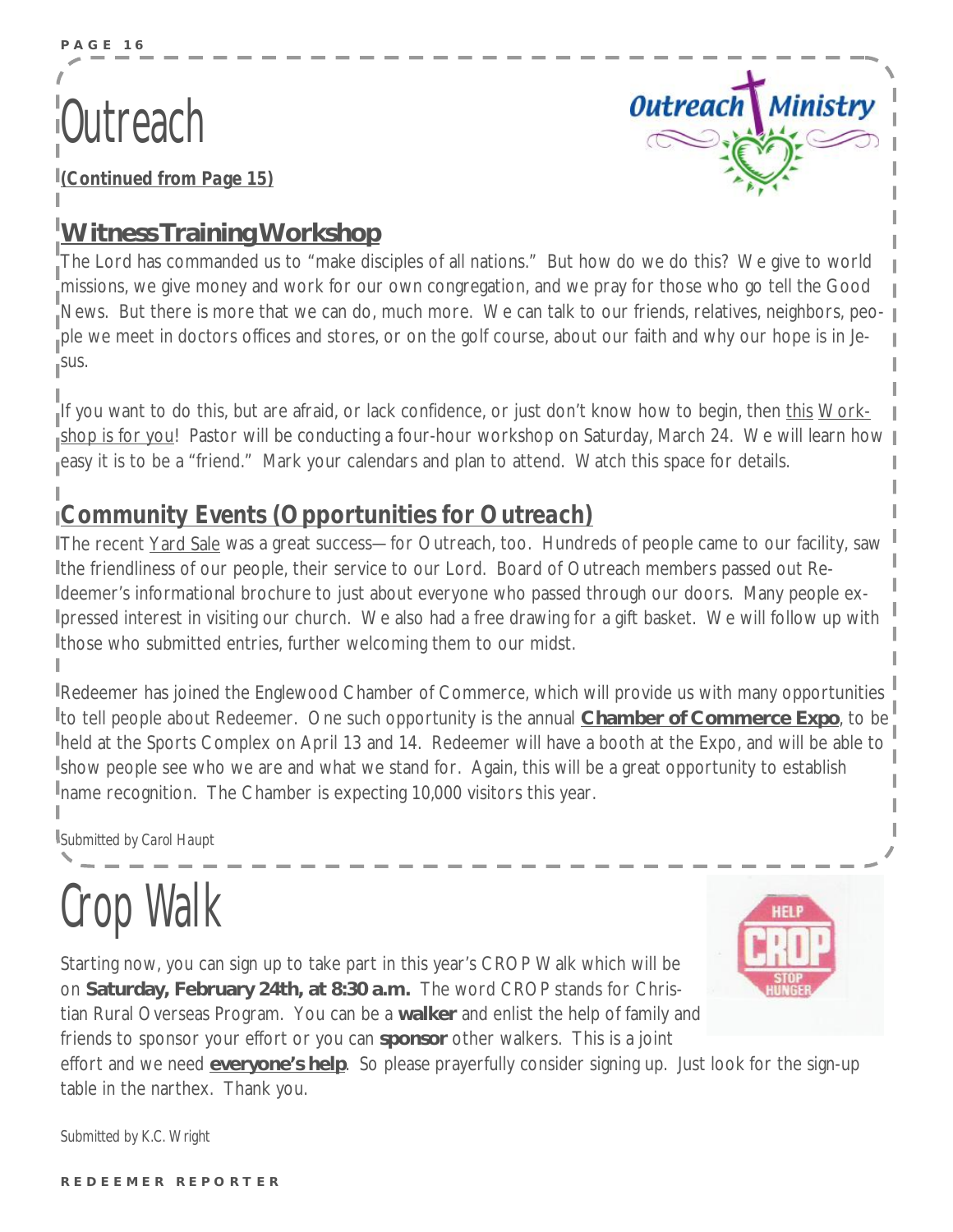### Ladies Guild—Lutheran Women in Mssion

Come and celebrate friendship in our opening devotion, February 7th in the Fellowship Hall. Who is your best friend? Will you receive a Valentine? We have a special Valentine for everyone. Are you laying out a pattern for your life? Is it filled with discontentment, low self esteem, or joy, fulfillment and happiness? "Laying Up Treasures" will be presented by five shining stars from Redeemer as they plan a tapestry that is our life. As always, hope you can come and enjoy an afternoon of inspiration and fellowship. Think of friends you would like to invite ... Then invite them!  $\langle \cdot \rangle$  Yummy dessert served at 12:30.

Mite Box offerings will be dedicated. These thank offerings add up to thousands of dollars from mission minded men and women throughout the United States. The Mission Grants for the FL/GA District total \$110,200 for this biennium. Scholarships for Church Worker students and the Food Co-Op at Concordia Seminary, Ft. Wayne are but two of the 13 Grants.

#### *Submitted by Vicky Davis*

# Child Care Action Committee

This committee was formed in response to the Child Care Study Report "Reflections on the Child Care" with objectives as follows:

- 1. Assess the Child Care Study Report
- 2. Identify Phase I projects (those which warrant urgent resolution and are consistent with short-term implementation).
- 3. Implement Phase I objectives
- 4. Establish tentative objectives for Phase II (mid-term) and Phase III (long-term)
- 5. Form follow-up committee to implement Phase II (and III where possible).

The committee has identified tasks believed to be required for Phase I and has assigned these to subcommittees which are staffed by committee members. They may be generally classified as Administration, Fiscal Management, Christian Education, Property Management, Outreach, Integration and School Board/ Constitution. Action Committee members will work closely with Child Care to accomplish our common goals.

Each sub-committee will provide monthly progress reports to the Action Committee and highlights will be published regularly.

Committee members are: Ron Beaber, Tim Byrne, Margie Cypher, Pam DeGourse, Shirley Ferguson, Nancy Gunterman, Carol Haupt, Erv Maki, Harv Sterriker, Marj Sterriker, Earl Stuck, Charlie Vovcsko.

*Submitted by Earl Stuck*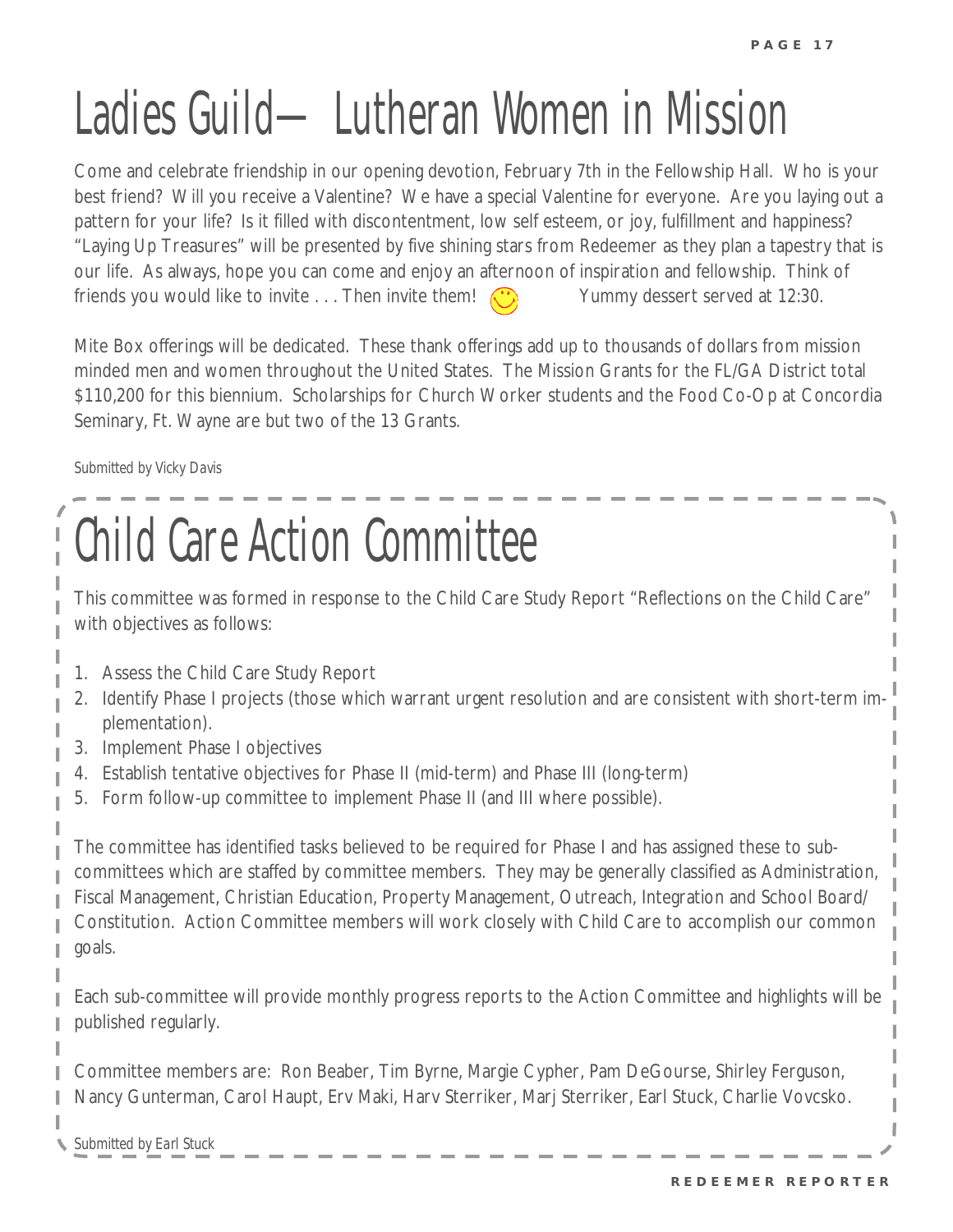# Human Care

**P A G E 18** 

This is my first newsletter article as Human Care Board Chair. My predecessor's (Carol Haupt) shoes will be hard to fill, but I will do my best!



We received a gracious thank you from Connie Sikkema, Executive Director of the **Messiah Migrant Mission.** One hundred thirty five Angel Tree Gifts were taken to the mission along with cash from door offerings, youth ministry, Wal-Mart, and matching funds from Thrivent totaling \$1,900! Watch for another door offering soon.

Our **Care Notes** rack was well received during the Christmas season and now we have supplied the rack with brochures covering general needs. Be sure to avail yourselves of these helpful tracts.

We are currently working on a project which involves sending **"care packages"** to service personnel loverseas. If you have a loved one in the service, let me know and we'll include them in our mailings.

We are also establishing a **"rainy day"** fund for people in need. This will be in the form of gift cards for groceries or gas and will be distributed from our church office.

Don't forget our **Senior Fellowship** meetings at 10 a.m. on the 1st and 3rd Tuesdays of every month. Cards and games are played and lunch is served. We'd love to have you join us!

The **Caring Network** leader's meeting will be February 14th at 10 a.m. Contact Lessie Kirch (931- 475-3689) if you have any questions.

A new **Stephen Ministry** class has started. Please contact Carol Carlos (255-3354) or Carol Haupt (941-493-0399) if interested in this ministry.

**Tidewell Hospice** will be conducting grief support groups in their new Englewood office. This is a free **Service and open to the public. There are no requirements/qualifications to attend. Specialty groups and** individual counseling will also be offered. For more information, call Cathy McClung at (941-548-2300).

The **Human Care Board** would love to have more members. The only qualification is a loving, caring heart.

*Submitted by Marj Sterriker (941) 475-0553*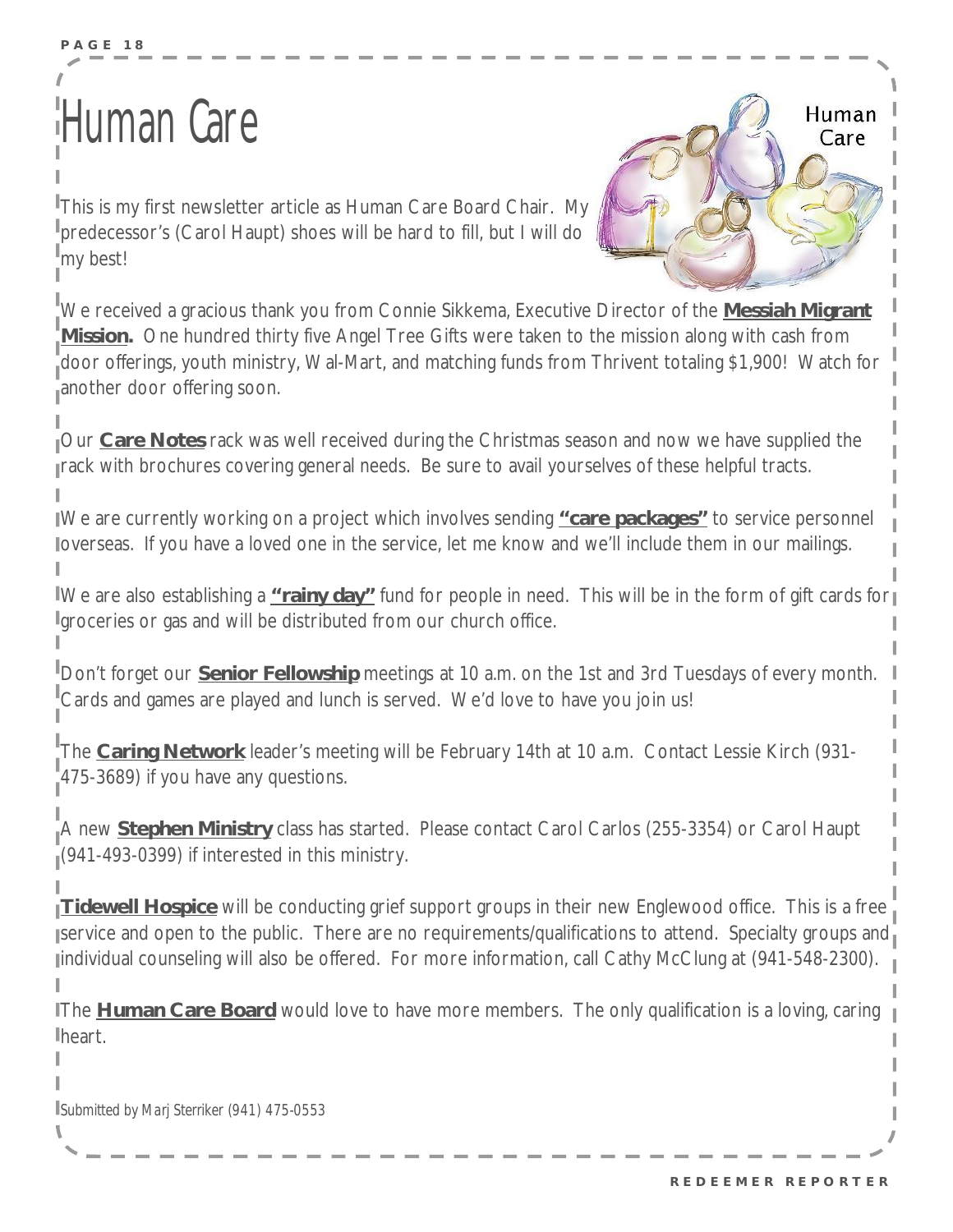### Youth News oul h **YOUTH ACTIVITIES COMING UP Spaghetti Supper, February 16**   $5 - 7$  p.m. Please watch the bulletin for further details. Tickets for the Spaghetti Supper will be available in February for a donation. Thank you for your continued support of Redeemer Lutheran youth!

*Submitted by Michelle Ferrier* 

### 2007 Florida Senior Fest

**Sponsored by the Association of Lutheran Older Adults (ALOA) Co-sponsors Fla-GA District (LCMA), Fla-Ba Synod (ELCA), LSF, and Thrivent Financial** 

Thursday, February 8 Tuesday, February 13 Thursday, February 15 Day Spring Conference Center John Knox Village Life Enrichment Center 8411 25th St. East 651 SW 6th Street 64991 Picciola Rd. Parish, FL (near Ellenton) Pompano Beach, FL Fruitland Park, FL

**This Year in Three Locations** 

What is Senior Fest: A day of learning, food, fun, and challenge for all Lutheran seniors from far and near, and for their friends.

Who will be featured: Keynote speaker, Dr. Marva Dawn, popular and well-known theologian and author. Leading music and worship and sharing their rescue story, Dave and Barbara Anderson.

What Else: Beautiful outdoor settings, exhibits, crafts, exercise, choir, clowning, kayaking, prayer labyrinth, speakers, tours, and other activities. (Workshop activities will vary at each location).

Registration and coffee beginning at 8:30 a.m. Program 9:30 a.m. to 4:30 p.m. Cost: \$25.00 for the day, including lunch. Space is limited. Register early! For directions to the location, or for overnight lodging information at: DaySpring near Ellenton call: Ruth Chancellor, 813-988-4025 John Knox Village, Pompano/Ft. Lauderdale area call: Pat Zangmeister, 954-731-3351

Life Enrichment Center, near Leesburg/The Villages call: Bonnie Andrus, 352-750-4927

Registration forms are located on the table in the Narthex.

*Submitted by Marj Sterriker*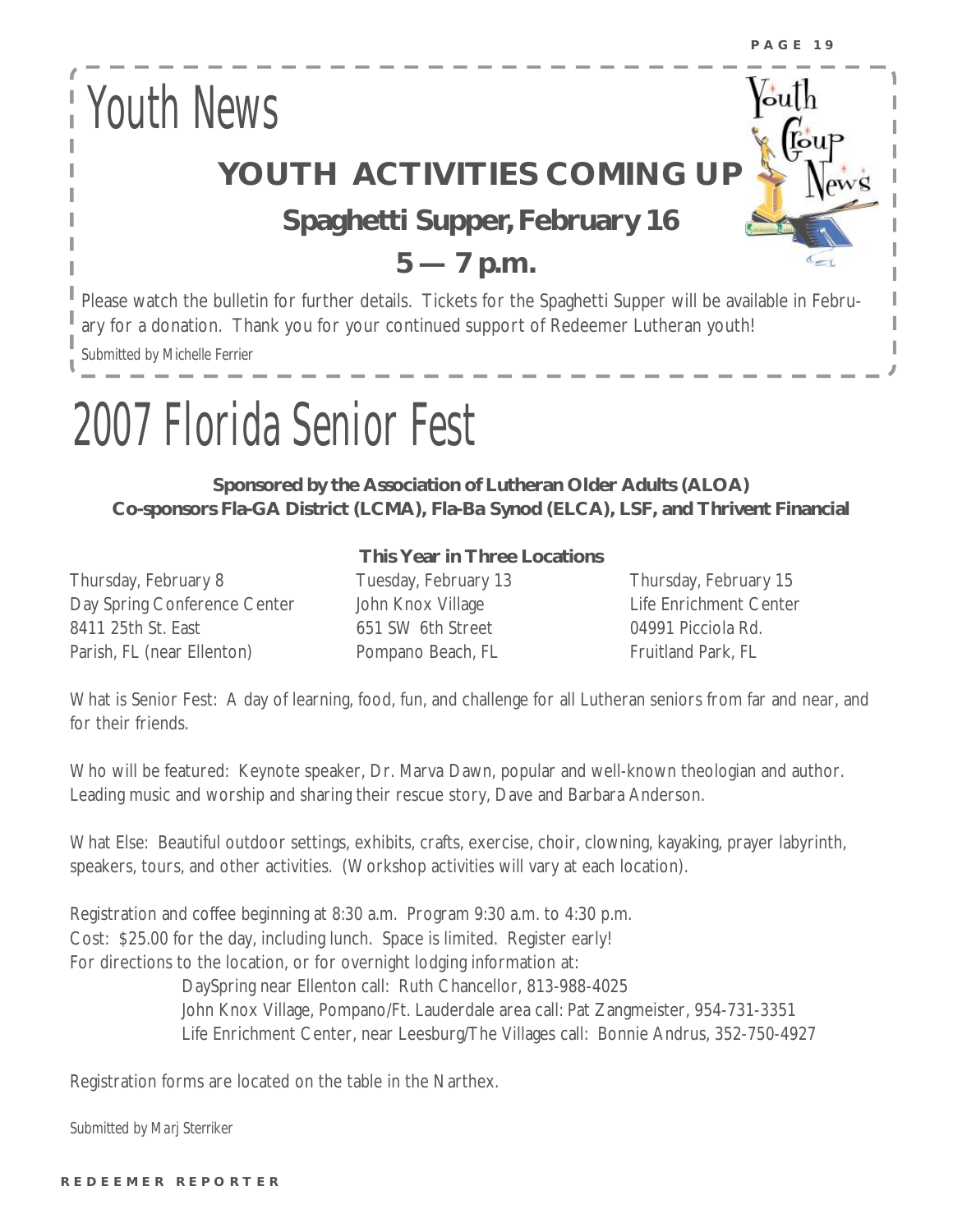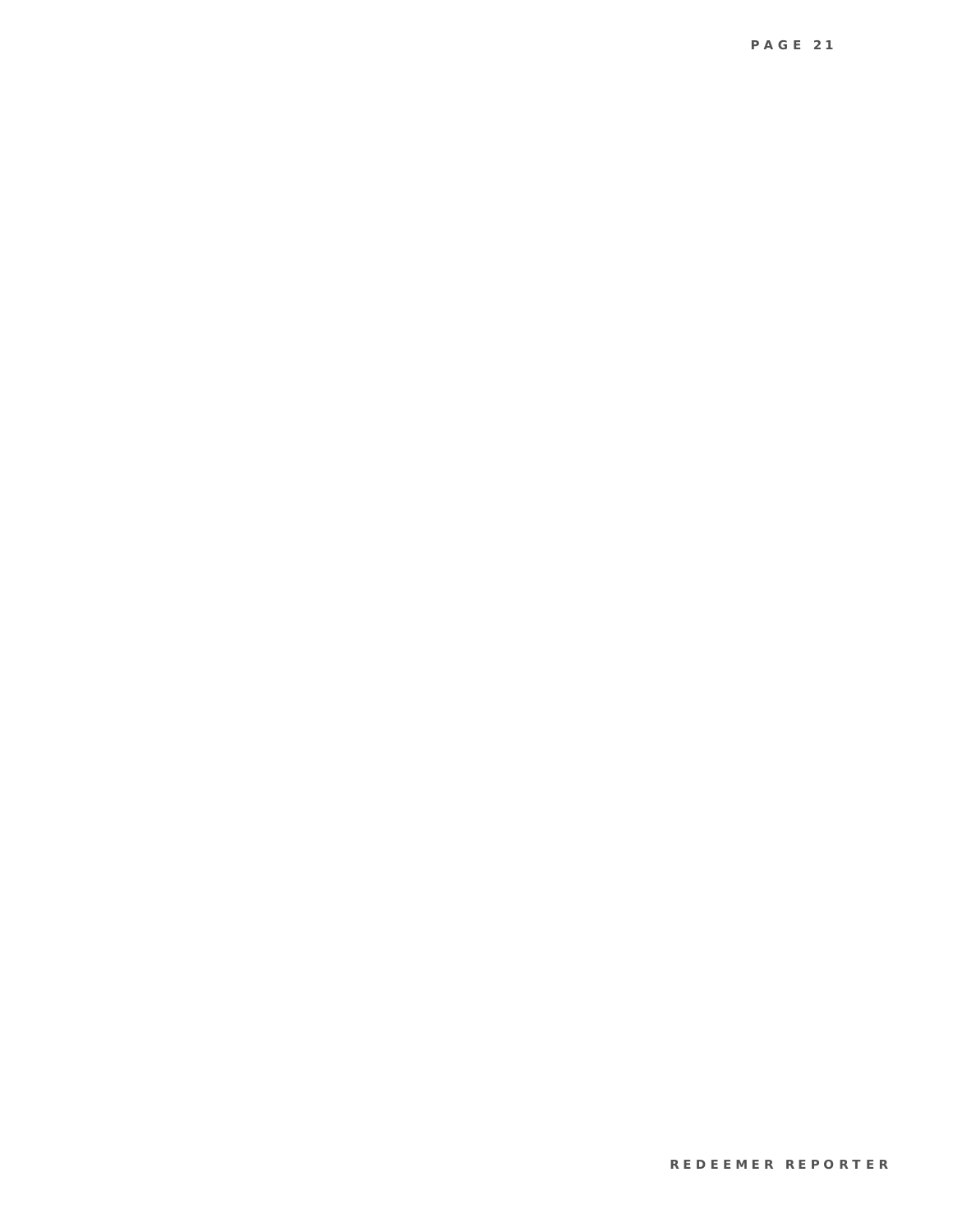